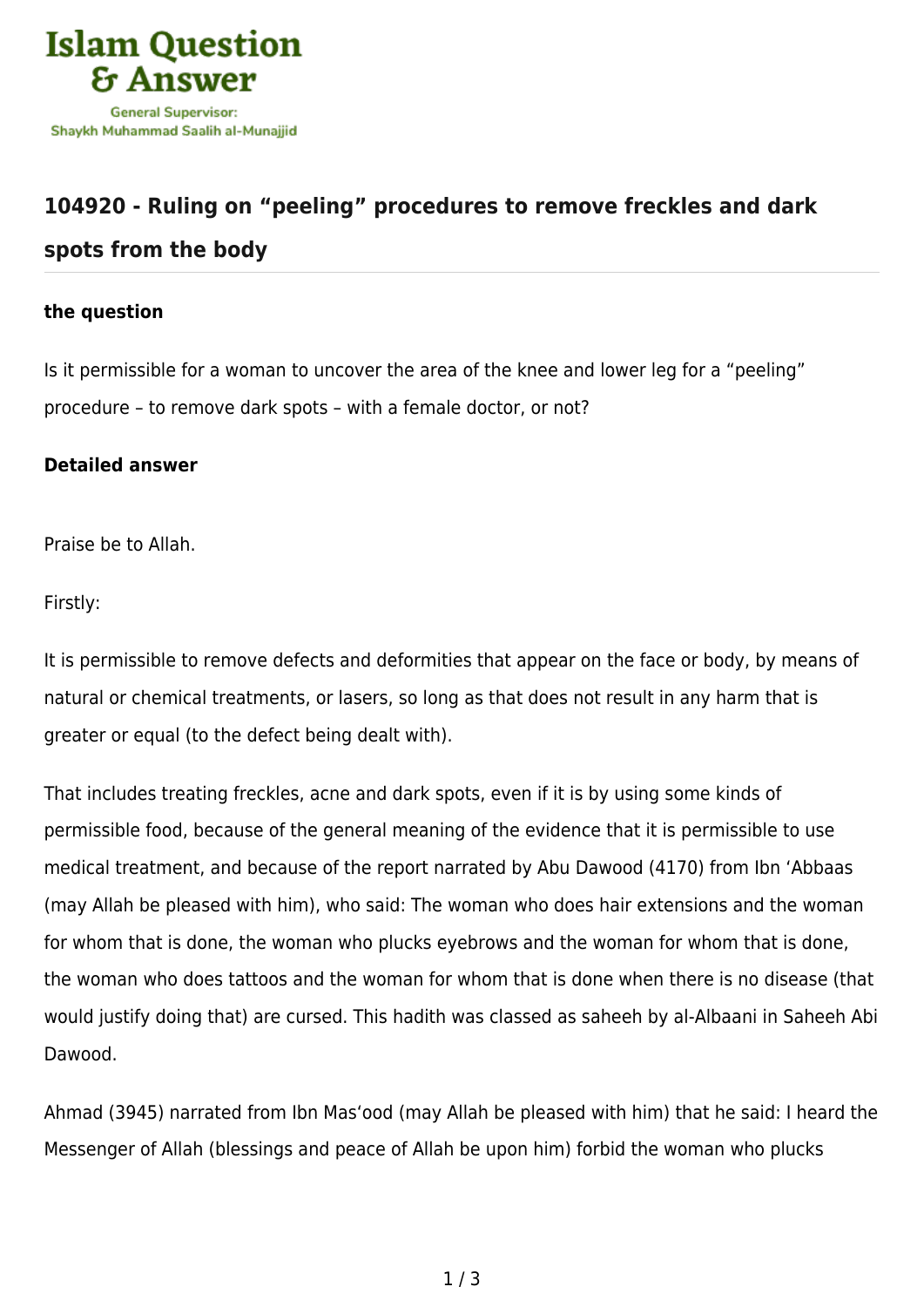

eyebrows, the woman who files teeth (for the purpose of beautification), the woman who does hair extensions and the woman who does tattoos, except when there is a disease (that would justify doing that).

Ash-Shawkaani (may Allah have mercy on him) said: With regard to the words "except when there is a disease (that would justify doing that)", what appears to be the case is that the prohibition mentioned only applies if it is done for the purpose of beautification, not to treat a disease or problem, for in that case it is not prohibited.

End quote from Nayl al-Awtaar (6/229)

Ibn al-Jawzi (may Allah have mercy on him) said: With regard to medical treatment that removes freckles and beautifies the face for the husband, I do not see anything wrong with that. Narrated by as-Safaareeni in Ghadhaa' al-Albaab (1/432).

Shaykh Ibn 'Uthaymeen (may Allah have mercy on him) was asked: Recently there have appeared medicines that make a dark-skinned woman more fair. Can she use them? Or is using such medicines prohibited on the grounds that they change the creation of Allah?

He replied: Yes, that is prohibited if it permanently changes the colour of the skin, because that is akin to tattooing, and the Prophet (blessings and peace of Allah be upon him) cursed the woman who does tattoos and the woman for whom that is done. But if it is done to remove a defect, such as if there is a disfiguring black mole on the skin, so the individual uses something to remove it, there is nothing wrong with that. Hence we must understand the difference between what is done for the purpose of beautification and what is done to remove a defect, because the Prophet (blessings and peace of Allah be upon him) gave permission to the Sahaabi whose nose had been cut off to wear a nose made of gold, so as to remove the defect that resulted from his nose having been cut off. But he cursed the woman who files teeth for the purpose of beautification, and the one for whom that is done, which refers to creating gaps between the teeth and the like. But if we